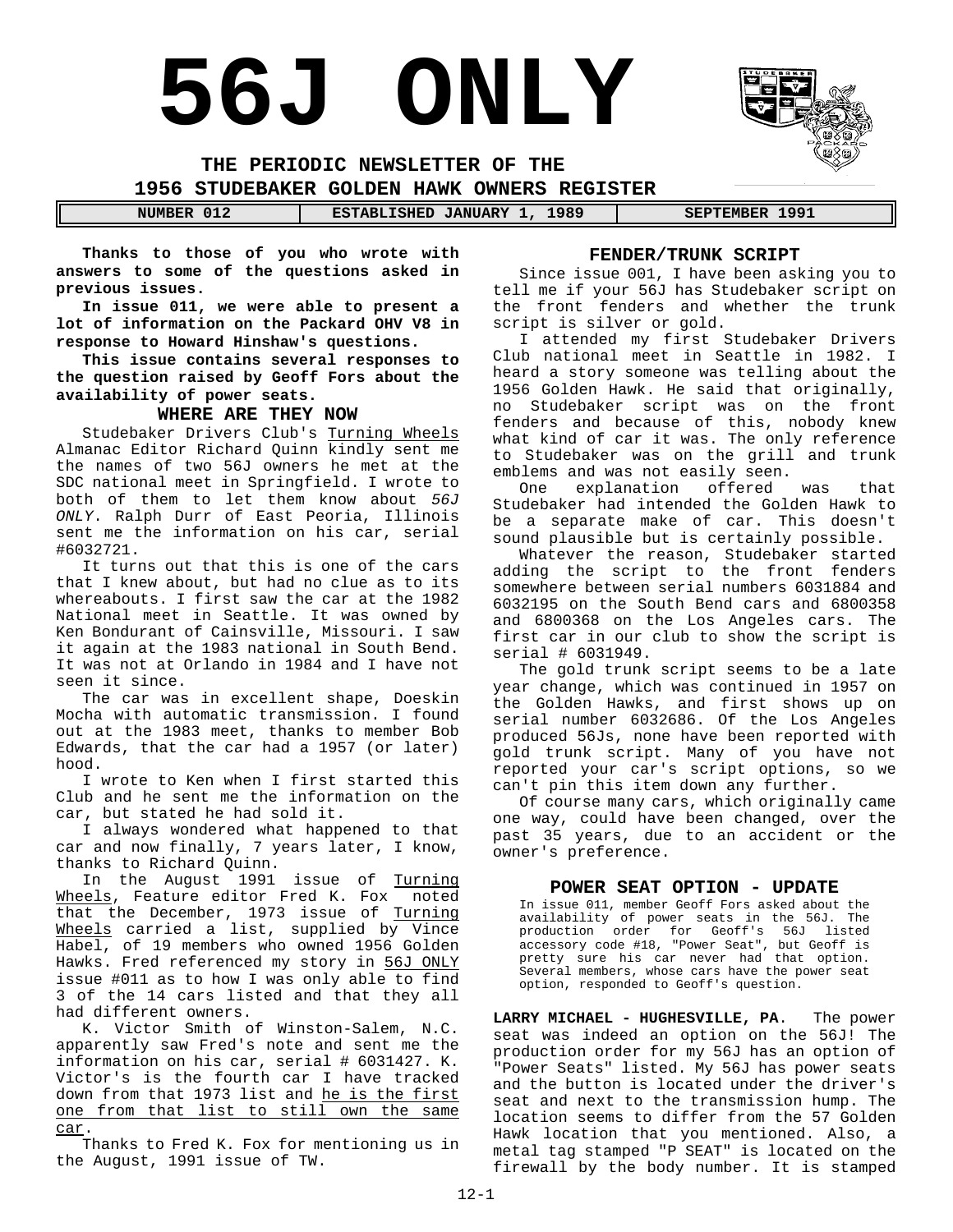with the same size letters as the serial number and the plate is fastened on the right side of the body number. There is also a power seat relay switch located on the driver's side of the firewall behind the battery.

I hope this helps to clarify the mystery of the power seat!

**CHUCK BERRYMAN - SCALES MOUND, ILLINOIS**. The Hawk does have a power seat, I didn't know it was that uncommon. Also power front windows.

**JOHN WILLIAMSON - TIJARAS, NEW MEXICO**. Yes, serial number 6030306 came with about every option available.

Power seat (switch about center of seat) Power windows (front only) Windshield washers Power steering (Saginaw) (removed) Power brakes Ultramatic (removed) Clock, Push button radio Manual reel antenna, climatizer Back up lights

#### **BOB LEHR - BOUND BROOK, NEW JERSEY**

In response to your inquiry in issue 011, my car does have a power seat and the switch is in the center just above the transmission hump. The production order also indicates the car has power windows, but it does not.



**FROM THE MAILBAG** 

(Letters are edited as required.)

#### **RALPH BASHOR - LAKEWOOD**

#### **COLORADO**

Re: Brent Hagen's request for radio schematics (page 6 of issue 010), they are contained in volume AR-6 of Sam's Photofacts. I picked up a copy of AR-4 (for 1954 cars) and AR-6 (for 1956 cars) at a swap meet. I would have sent it directly to Brent Hagen, but had no address.

I had to redo the clutch on one of my Golden Hawks. Got the clutch disc rebuilt locally but had to order new throwout bearing. Special Interest Autos of Saint Louis provided excellent service and a good price. I was very happy with their service. He (Bob Johnson) said it was the first call he has had in over a year and a half for a 56J clutch plate. Perhaps we need to utilize our "conventional" Studebaker sources a little more.

I am not going to SDC in Missouri, partly to boycott that state's extremely restrictive old car driving laws. More old car drivers & collectors need to pay attention to and resist restrictive driving laws on "collector" cars.

Please excuse the handwriting. I'm<br>rsing three bandaged fingers. I learned nursing three bandaged fingers. the hard way that engine fires don't always happen to the other guy. No, it wasn't on my 56J. I also learned how dangerous polyester shirts are around open flames. If they catch fire, they "flash" producing very intense, short duration burning, which produces 2nd degree burns on the neck and ears.

The polyester can also melt onto the skin and the two can't subsequently be separated. Thank God for a cotton T-shirt I had on that prevented that occurrence.

Please pass the word *not* to wear polyester clothing when working around any hot engines, leaking gasoline, or open flames of any kind.

(NOTE: Missouri, and many other states have enacted laws restricting the use and storage of old cars. Although this concerns all of us, I don't want to get into a big discussion about it in these pages. Ralph does however, make a good point about collector car restrictions. Some day I'll tell everyone about the fire I had in my 56J and how I aged 15 years in 15 minutes, but for now, I strongly suggest that if you don't have a fire extinguisher, GET ONE).

#### **LARRY MICHAEL - HUGHESVILLE, PA**

Please remove my ad for the cassette tape of the Studebakers. I have exhausted my supply and would need to order a large quantity on reorder (500).

That's all for now. Keep up the excellent work and I look forward to the next issue of *56J ONLY*.

#### **CHUCK BERRYMAN - SCALES MOUND, ILLINOIS**

I went through your list of colors and couldn't find anyone with the daybreak blue/airforce blue combination. I wonder why the factory didn't make a lot of them as, personal opinion, I think it is an ideal color.

If the Hawk I have (6030038) is the lowest yet in the club, I wonder if any Sky, Power, or Flight Hawks existing, have an earlier production date. I don't know if there are records of this. It would be nice to say that 6030038 is the earliest Hawk made existing.

My opinion on 1956 Golden Hawks: absolutely beautiful cars, I really admire them. On the downside, they are not a real joy to drive because of hard to enter, exit, rough ride, steering wheel almost in lap, etc. I owned a gold and white one in 1958 and a black one with 2 - 4's in 1961.

(NOTE: Right after receiving Chuck's letter, new member Jim Wilson of Altamont, N.Y. registered serial # 6030029).

#### **GENE DUGAN - PHOENIX, ARIZONA**

Thanks for your prompt response of the 56J back issues. Enclosed is some cash for postage, printing, etc.

A little history on my 56 Golden Hawk: I purchased it in a Yuma, Az., salvage yard in 1976. It did not have an engine, drive train or dash instruments. It was basically a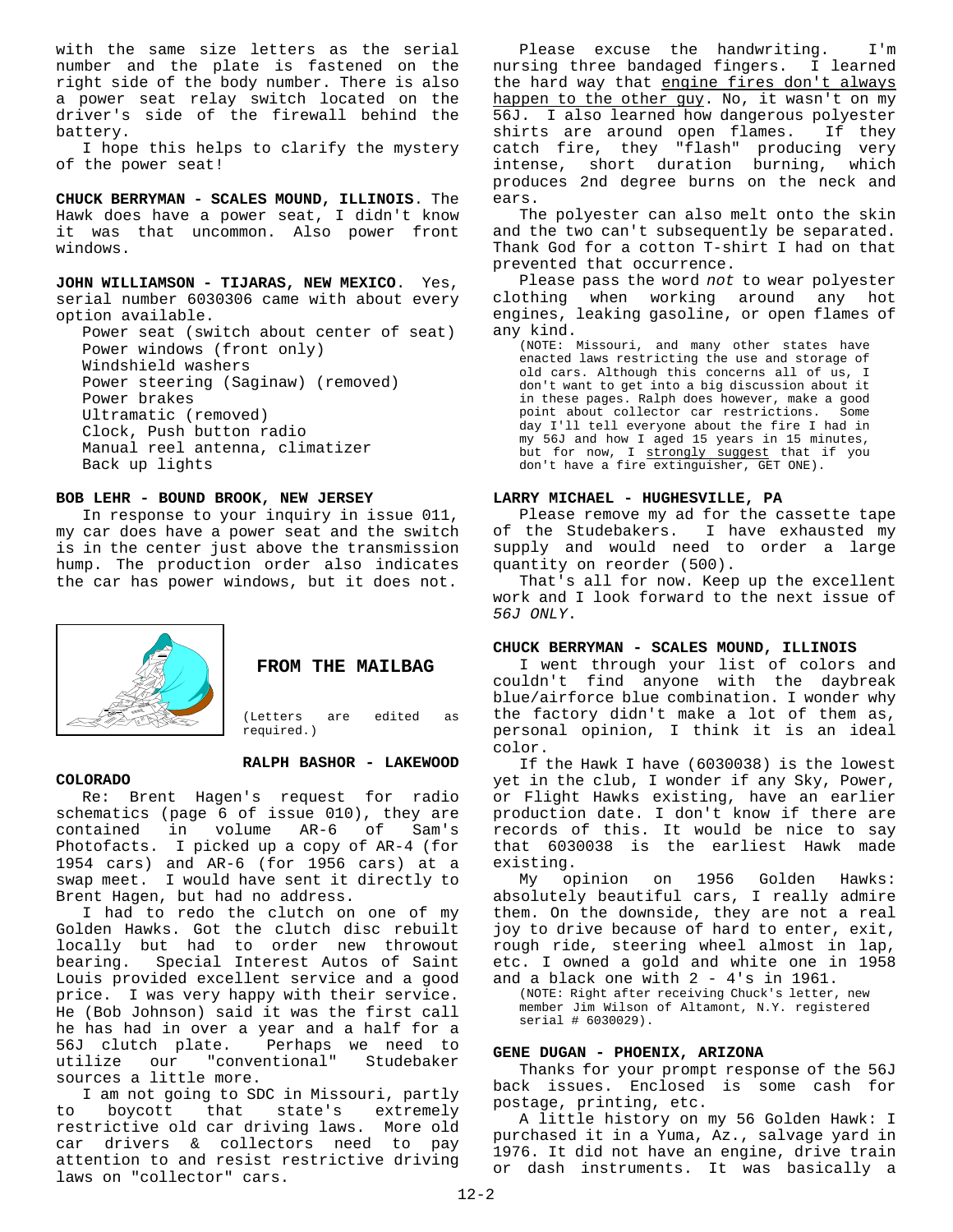rolling chassis, but had a rust free body, good glass and chrome. I have since installed a 400 CID Pontiac and 400 GM turbo-hydromatic transmission, also GM dual reservoir power brake system.

The car is basically unchanged except for the above modifications.

#### **CHUCK LAMPMAN - KENNESAW, GEORGIA**

As you requested, here is a copy of the production order on my 56J. I am in the process of getting Newman & Altman to confirm the accuracy of it, however, since it doesn't show the car as having been delivered with power steering. The original owner assured me that it was in fact delivered that way. I have also stuck in a little money to help with postage; keep up the good work.

Every time I read *56J ONLY* I remember the restoration on my car and how involved I got in researching it. Here, for what they're worth, are a few items that the most recent issue brought to mind:

As I was restoring my car in the LA area in 1976-78, I had occasion to talk for an entire afternoon in his Pasadena home with a fascinating gentleman (whose name I can't lay my hands on, I'm ashamed to say) who had worked for Packard, and had been on the design team for the 352/374 engine used in 1955/56. He gave me three pieces of advice, and while I can't reference him by name to assure you of the authenticity of the comments, they make sense and have worked well for me.

FIRST, he said the lifter noise on start up problem was caused by the fact that the original Packard lifters were not "antileakdown" type lifters such as used in later cars. Modern lifters have valving that allows them to retain their oil charge, or some substantial part of it, when the engine is still cold. Packard's lifters had an attempt at this, but when the oil was the least bit dirty, the seal would let the lifter collapse completely.

During the time the oil pressure was building up and pumping up the lifters, they would rattle (this appears to corroborate Ron Grim's observation in an earlier issue that changing oil every 2500 miles or so helps prevent this problem). He advised Dodge 318 lifters, 1968-72 as perfect nonleakdown replacements. I've been running them since 1977, and they don't rattle on start up.

SECOND, he observed that they had "screwed up" in one minor regard by draining too much oil from the front of the left head to the oil filter, and that this free flow reduced oil pressure in other parts of the engine. He advised me to remove the brass fitting to which the oil line from the front of the left head attaches, fill the 1/8" opening in the fitting with solder, then redrill it to 3/32" to serve as a restrictor. I hope I

have the exact numbers right after all these years - I do know that he was advocating reducing the diameter of the inside of the fitting by 1/32". I did that on mine, but it is hard to tell whether or not it is doing anything. The car runs fine, and oil pressure is right where it should be.

FINALLY, he talked about oil pumps for a good long time. A basic problem was that the top of the pump where the shaft enters it is normally above the level of the oil in the pan when the engine is running, unlike almost every other oil pump in the world which is submerged.

The problem with this is that as the top seal of the pump wears, it can suck air, rather than oil, and the resulting foam doesn't lubricate very well. Another problem was with the bottom plate, which wasn't very thick and which tended to warp, reducing the suction of the pump.

Both of these problems have been solved by Packards International in Santa Ana, California with a re-machined pump that includes a Teflon top seal and an extra thick bottom plate. They do it as a club project. I paid \$75 exchange 15 years ago, no telling what the current price is.

Another problem was with interchanging pumps. As you know the 1956 352/374 engine and Twin Ultramatic were used by both Hudson and Nash, as well as Packard in the 1956 model year and there were several variants on the oil pump. The only one that would make a difference to us is the one with the vacuum booster built in to the oil pump. Avoid it because usually the vacuum unit would leak and suck in air and again you would wind up pumping oil foam. If it is a recognizable oil pump, but has a funny "gadget" on the bottom that you don't recognize, it is the vacuum booster version.

I have a story that I would like to verify, if possible, and the members who have early cars may be able to see if the evidence bears it out. Years ago, at the SDC National in St. Louis, I was seated with Mr. Ed Reynolds Sr., at the banquet. My 56J won first in it's class, and when I returned to the table with my trophy Mr. Reynolds started talking with me about the 1956 Hawks.

He made the statement that the urgency to get the Golden Hawk on the road, to compete with Chrysler's new 300B muscle car, was so great that the first 492 (I think that is the number, it is the same as the number of the early paint trim per the parts book) Golden Hawks were actually completed Sky Hawks that were returned to the plant. Their Studebaker engines and transmissions were removed and retro-fitted with the Packard power plant.

To corroborate this, I have seen at least one early (in the 300's body number) car that still had the Sky Hawk rear fender top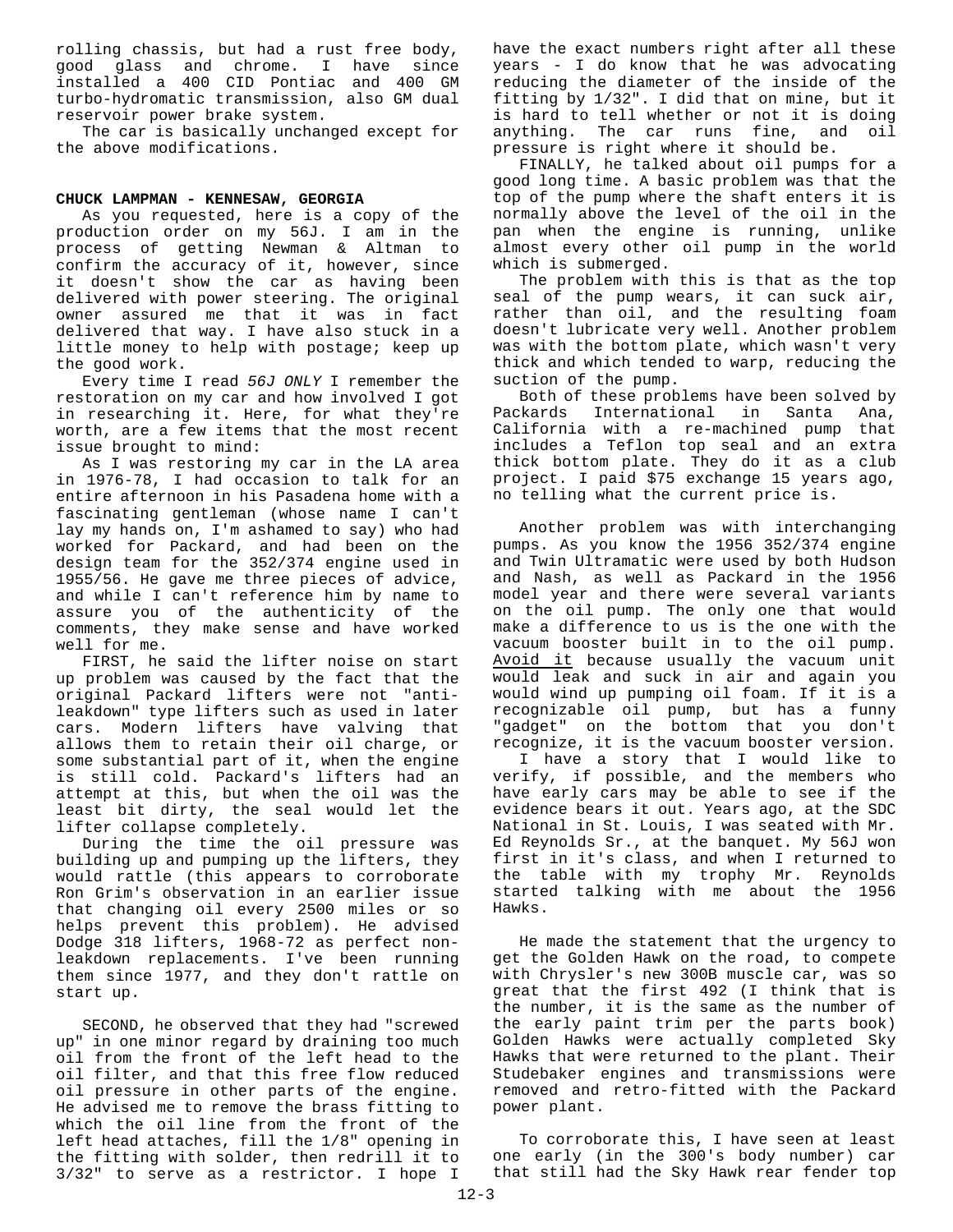chrome strip under the fiberglass fin. Have any of our early-body owners ever found this chrome under the fins?

I'd be interested to find out since we have several of these cars in the Club. Well enough rambling. Think I'll go out and wash the Hawk.

(NOTE: The Packards International ad appeared in issue 007. The price was \$100 as of the end of 1990).

## **TOM SNYDER - DYERSVILLE, IOWA**

(NOTE: Last fall, Member Felipe Santana came by my house and made a video tape of my car to use as a guide for his own restoration. Felipe gave me a copy of that tape and I had a friend add a little more footage. The friend duplicated the tape and I sent it to Tom Snyder who is working on a documentary style project for the 1956 Golden Hawk.)

Thanks so much for the video tape. It was a pleasant surprise! Even though I had other things to do, I immediately watched the tape. Priorities!!!

As far as my tape/picture project goes, I have no more pictures. If you want to mention it again in the newsletter, that's ok.

I have made 6 half hour programs for cable TV on Alternate Energy and I still want to do one on the 56 GH. The format is going to be like *Motorweek* if possible.

Besides the engine and trunk shots from your tape, I will show the heater (with the seat removed), two speed wipers, and a lot of info from the original road test magazines of 1956, plus pictures of the few 1956 Golden Hawks I have received from the members.

One segment might include how to redo the body to frame supports which I made. Anything else you think should be included, please let me know.

(NOTE: If you have been putting off taking pictures or tape of your car, why not do it this weekend and send it to Tom).

#### **EARL BAILEY - COLORADO SPRINGS, COLORADO**

Thanks for all the issues of *56J ONLY*. Sure hope you can make a success of it. I am sure it will be a great help to all of us.

Enclosed is a copy of the original production order for my car. I notice it was shipped to Dodge City, Kansas. I purchased it new from Carl Bartz Motors in Denver, Colorado.

I too had problems with the valve lifters. They gave me top oil and told me to stop and pour it through the carb. This happened many times. I took a trip from Denver to Dallas, New Orleans, South Texas, Old Mexico, and back to Dallas. Blew the motor in Dallas at 9,960 miles.

I stayed in Dallas for one week. They replaced the motor and torque converter. There explanation at the time was that someone was leaving the keepers out of some of the valves. I now have 110,000 miles on the car.

#### **BRENT HAGEN - PORTLAND, OREGON**

Thanks a million for the latest issue of *56J ONLY*. It sure is great that you have the time and resources to compile such an interesting and informative newsletter.

Thanks also for forwarding the radio schematic from Ralph Bashor. Geoff Fors also sent me one. With them I was able to get my radio working again. It sure sounds great to hear music from a tube radio.

I haven't done much lately to my Hawk. I still have to fix the noisy lifter problem before I can drive it again. Now that I have our 1963 Wagonaire driving, I can get back to it soon. We now have a Packard engine in each of our Studebakers. A 1955 Patrician 352" in the G. Hawk and a 1957 Clipper 289 (super charged) in the Wagonaire.

I finally came up with a power steering pulley from Newman & Altman for my Type A pump, so I no longer have to worry about it throwing belts on the freeway. The shock for me was the tremendous improvement in steering. All the overplay I had attributed before to a worn center pin had all along been caused by a warped pulley.

A friend of mine was parting out a 1968 International Travelall. He gave me his headliner which is very similar to that used in our 56Js. I guess Travelall's used that headliner for a number of years. He also gave me the bows which are silver instead of white but they are in great shape and I suppose they could be painted.

About the silver mylar trim on the doors, we use some tape at work (for aircraft) that looks very similar. Perhaps the company that makes it could also supply the fabric. I'll try to obtain a sample for you.

Classic Motorbooks (P. O. Box 1 Osceola, Wi 54020 1-800-826-6600) pictures a 56J on the cover of a new book by Richard Langworth called "Illustrated Studebaker Buyer's guide". I ordered it but the book ended up being published with a 1957 Golden Hawk on the cover instead. I also ordered another Langworth book entitled "Great American Automobiles of the 50's". It devotes a full page to 1956 Hawks & is a very nice book.

NOTE: Page 92 of that Buyer's Guide indicates that the 56J serial numbers produced at South Bend range from 6030001-6033472 and at Los Angeles from 6800001-6800601. Adding these values together (3472 + 601) equals 4073. If my math is correct, that is two more than the number of 56 Golden Hawks (4071) produced.

#### **BILL GLASS - VALHALLA, NEW YORK**

A few quick hints for those who have encountered the following problems:

Wiring. Any harness provided by any source will have a few too many wires that have no known origin or termination. There will be some extra wires with no known use. This is a consequence of the fact that when the harness makers "duplicate" an original, they actually "clone" them, and then once done use known published wiring diagrams to correlate the color codes to location and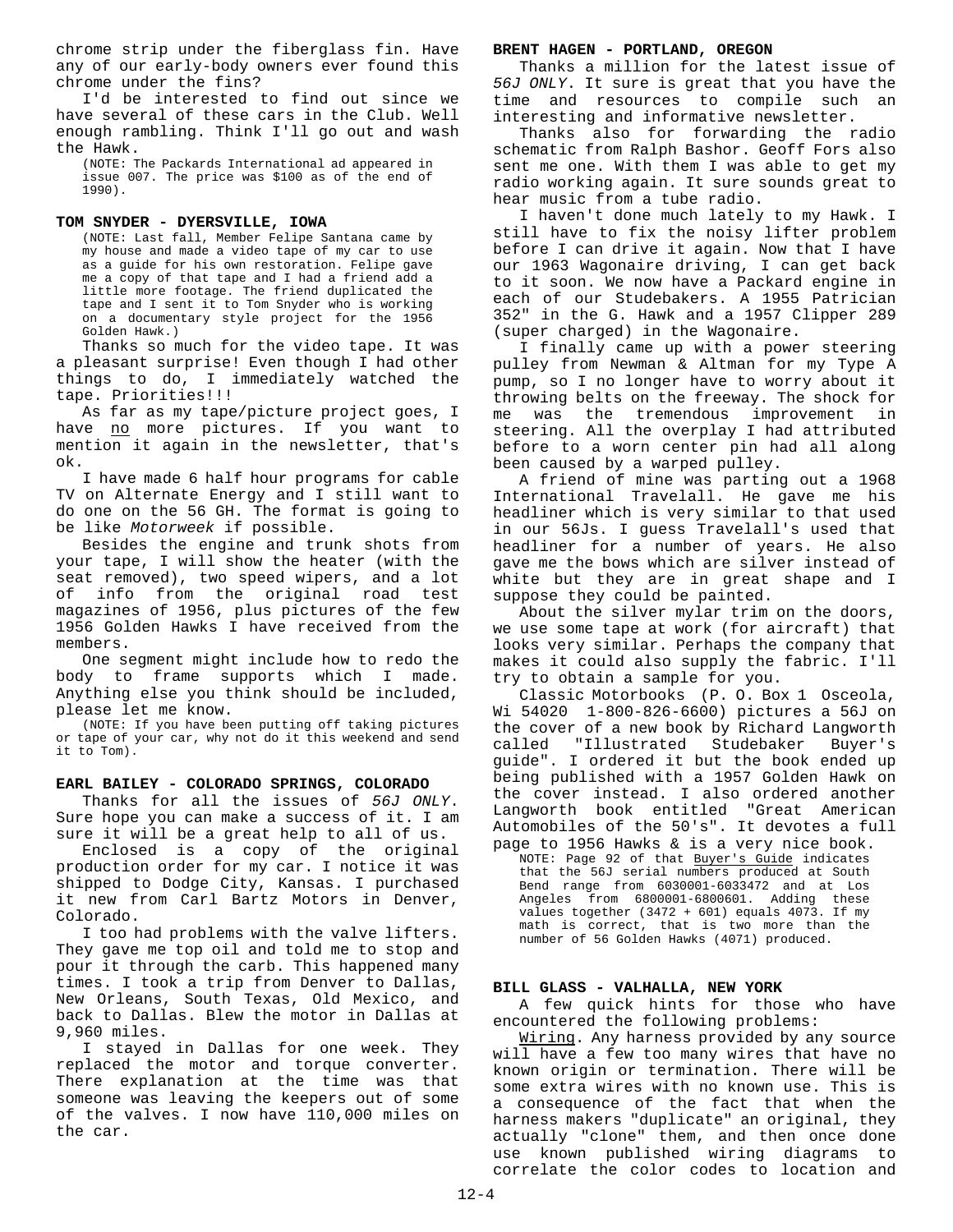size of harness. Caution, the boxes that hold the instrumentation to the dashboard instrument facing, is not grounded. You must ground each box by yourself.

Windshield wiper motor MUST BE GROUNDED to chassis. If not, it will not function. The wiring diagram shows the motor assembly/case of the wiper motor as grounded. If anyone has painted the firewall and used Eastwoods "spray gray" on the motor housing, the assembly will not be grounded. Run a wire from the motor housing to any screw that touches the firewall.

Light switches and heater/defroster switches must be individually fed power from the accessory side of the ignition switch. That wire is not provided in any harness by any manufacturer. Carefully note that ALL switches have similar set ups, but each has individual terminals that are marked by letters. Be very careful as the markings are stamped in the fiberboard backing and in some cases is very lightly printed.

To save anyone from the same grief that I had this weekend, let me explain a steering column problem. Once you replace all the integral parts of the steering column and install new shift lever assemblies, there is a good chance that the space between the steering wheel and shift lever housing will be too great. Thinking it was a problem with my restored steering wheel, I spent hours fussing with the spline neck of the steering post. After hours of really getting angry, I discovered that the steering post jacket can be moved from inside the engine compartment, back towards the cabin which closes the gap.

Directional signals, can be a pain. If the shift lever keeps falling out of position, carefully remove the steering wheel and check that the tiny spring that holds the switch to the casting has not worked loose. Also check the "molded" ridges that the switch rides on. The switch, when pushed in either direction, rests on these ridges. I had to order a new casting since, after 30 years, the ridges had all but disappeared.

Now the stupid and inane. After finally finishing the paint job, I noticed that there was, in some cases, a ton of orange peel and some fish eyes. Boy was I ticked. I mixed up some paint as per manufacturer's recommendations and then with a small brush, dabbed a drop or two into each fish eye. After letting it dry for a couple of days, I went NUTS trying to wet sand it. After much frustration, I decided to either totally screw up the car, and force myself to repaint, or to try something so totally stupid that it would work.

I attached my air powered jitterbug orbital random sander to the air supply, put on a piece of 1500 wet or dry sand paper and lowered the air pressure from the recommended 80 lbs. to 35 lbs. I then immersed the sander in a bucket of water and started to wet sand the paint. Boy did I flatten out the orange peel. Then I held my breath, cranked up the air, and proceeded to buff with a 1500 rpm buffing wheel and a fast cut compound. I have never seen a finish this smooth and glossy in my entire life. It's totally radical dude, awesome, and it actually works as long as you use a ton of water.

Stay tuned to the further adventures of Bondo Billy, Valhalla, New York's leading Studebaker restoration facility, in his quest for glory and a Golden Hawk.

#### **BOB LEHR - BOUND BROOK, NEW JERSEY**

I am enclosing a picture of the wire wheel cover which you asked for a while ago. Recall that my production order included option AC-2780 which was not supposed to have gotten past the prototype stage.

In my original letter, I mentioned that my car was not running well, and I suspected it was the valves. It turned out to be a carburetor problem. The third time I had the WCFB apart, a friend noticed that the jets looked strange. Apparently a previous owner had taken them out and reversed a front with a rear. One of the metering rods was then effectively closing off a primary jet, depriving 4 cylinders of fuel. The engine now runs very well.

I have recently purchased a 1970 Avanti II and will probably try to sell the 56GH later in the year. If any members living close to N.J. are interested, they are welcome to give me a call. I would rate the car as a #3 at this point.

NOTE: According to the "1956 Hawks" article by Fred K. Fox in the April 1985 Turning Wheels, accessory option AC-2780 (wire wheel overlays) never got beyond the prototype stage. Page 10 of that issue shows a 1956 Golden Hawk with the wire wheel overlay. The hubcap in Bob's picture looks like the standard wire hubcap (AC-2425). I forwarded the picture and a copy of the production order to Fred K. Fox for his evaluation.

#### **LUTHER JACKSON - RUSKIN, FLORIDA**

Just a note to say hello and to send this article which in the July 20, 1991 issue of the Tampa Tribune on the SDC meet in Springfield, Missouri.

I am getting quite a bit of travel in with my new job. Maybe I'll find some more parts for my car in my future travels.

I saw a salvage yard in central Kansas last week. All they have is old stuff. The only Studebakers were a 1949 and a 1960 Lark. The name of the place is "EASY JACK" &<br>Sons RR3 Box 87 Junction City, Kansas Sons RR3 Box 87 Junction City, Kansas<br>66441 Tel. 913-238-7541. Perhaps someone Tel. 913-238-7541. Perhaps someone else can use this information.

#### **LARRY WEIDNER - MENOMONIE, WISCONSIN**

It was good talking to another 56J owner, and it is nice to see a club being formed.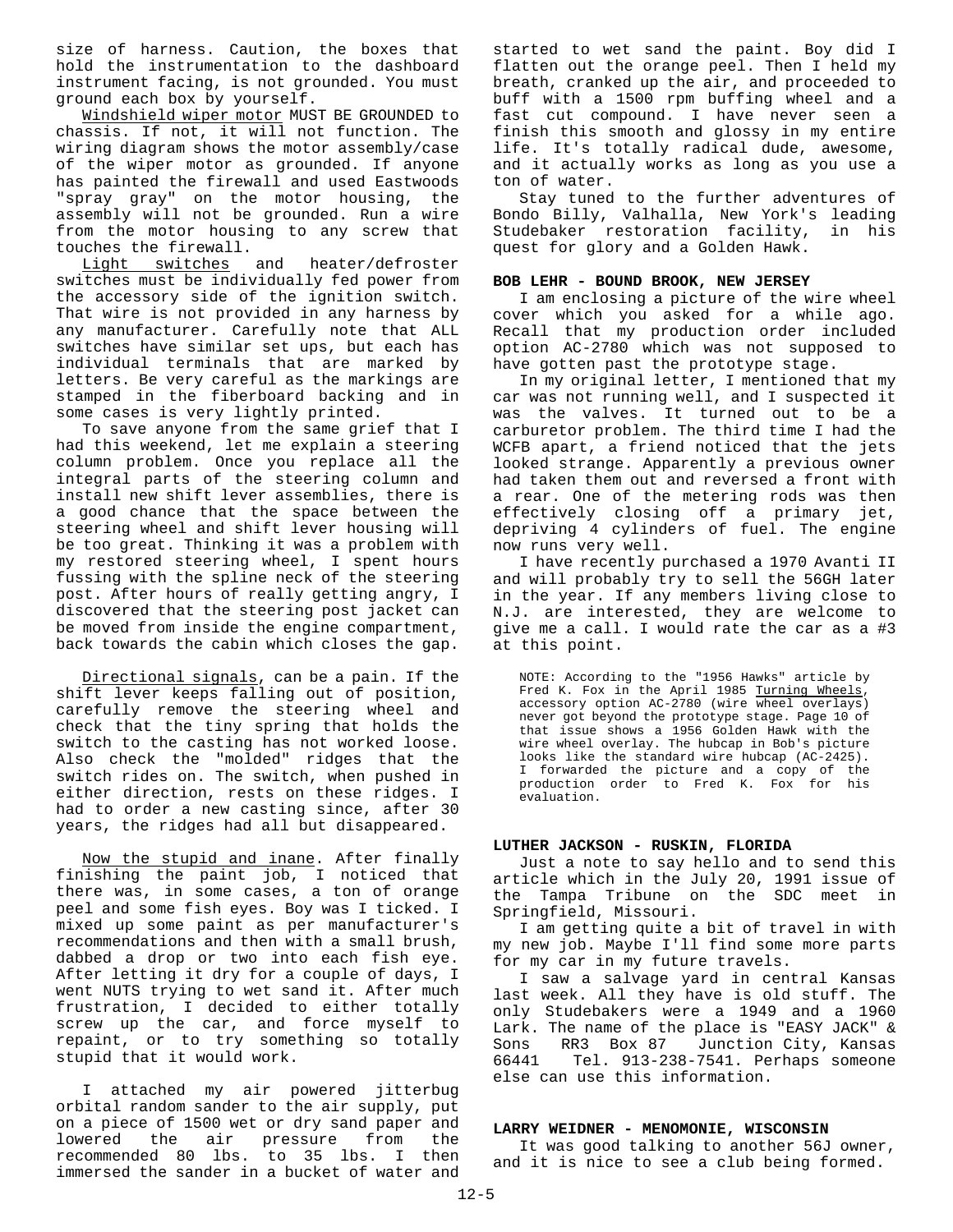I owned a red over black 56J just out of high school that had power windows, power seats and chrome valve covers with the word "Packard" on them. It went to the scrap yard after a guy ran into the back of it on a freeway.

Two years later, I bought a 56J out of a junk yard and proceeded to restore/hot rod it. I rebuilt the engine in a class I was taking at U-W STOUT while training to be an auto mechanics instructor. At the same time my college roommate sold me his Golden Hawk, formerly owned by Steve McQueen (or so he was told) and I started to convert my Hawk to a 3 speed/overdrive that I took out of that car. I spent one whole summer restoring the body, and put the incomplete car in storage until graduation.

My first wife and I had lots of disagreements over the car and I ended up selling it and the parts car for \$300.00. In 1978 my father purchased this car from a junk yard and began the restoration process. He has since retired and sold the car to me with the agreement that I would keep it in the family, pass it on to one of my daughters.

The car has 106,000 miles on it. The body work was done by a body shop in Milwaukee at great expense with little finesse. eg. body trim was not removed for body work and painting. While a close look reveals a somewhat less than perfect job, at a distance it looks nice. The interior is ragged and is slated for replacement this winter.

When I drove the car home from Milwaukee to Menomonie, a distance of 276 miles, one of the first things that I noticed was the lack of a stable feel of the road, especially at highway speeds. While worn king pins and ball joints had been replaced, the old shocks and sagging springs remained. I have since replaced the springs with a new set from Newman/Altman and put in new heavy duty gas charged shocks which I obtained from my local NAPA dealer.

The next step was a set of 75 series radial tires. While I found that 225-15 is the correct diameter when compared to the original 7:10x15 city service nylon balloon tires, I bought 235 75R-15 tires because of the wide whitewall made in this size for some late model Cadillacs. Upon going to this tire, it became apparent that while the tire would fit on the original five inch wide rims, the rim was not really wide enough to accept this tire and still maintain good handling and tire wear characteristics. I clearly needed a wider rim.

I'm sure that anyone who has tried putting wider rims on a Hawk has found several clearance problems. Too much offset to the outside will allow the tire to rub the inside of the wheel well at the rear of the car. Too much offset to the inside, or too wide a rim, will allow the tire to rub the tie rod ends on the inside. With some careful measuring, I found that the wheel I needed should have two inches of offset to the outside, measured from contact point on the brake drum to the outside bead surface on the rim, and can be a maximum of 6 inches wide, bead to bead.

This combination gives one inch of clearance at the wheel well in the rear and 3/4" clearance at the tie rod in the front. After spending many hours at a local salvage yard, I found a wheel that met this requirement exactly and in addition, maintains the stock Studebaker rim lock with the slotted holes. The rims are from pre 1960s Checker cabs. While rims from post 1960s cabs have identical offset dimensions and width, the look changed to include built in nubs for holding mini hubcaps to the center of the rims.

This combination of springs, shocks, rims and tires has made a new car out of my Hawk.

Among my aspirations are an engine and transmission rebuild. Does anyone out there know where I can get these kits?

Well, thanks for starting this Club. If there is anything I can do to help, like starting a computer data base for the statistics that you have gathered, let me know... I'll help as much as spare time will allow.

#### **HERE WE GROW AGAIN**

- #103 Sterling Hornoi 26 Sihvon Bay Regina, Sask SR4 7T3 Canada
- #104 Earl T. Bailey 6378 Altman Dr. Colorado Springs, Colorado 80907
- #105 Gene Dugan 11875 S. Half Moon Dr. Phoenix, Arizona 85044
- #106 Jean Thompson 8120 4th Avenue Lino Lakes, Minnesota 55014
- #107 Terry Paap RR 4 Box 268D Charleston, Illinois 61920
- #108 Stuart Henderson 3739 Grape NE Grand Rapids, Michigan 49505
- #109 Jim Wilson R.D. Box 392 Altamont, New York 12009
- #110 Larry Weidner RTE. 5 Box 106AA Menomonie, Wisconsin 54751
- #111 Ralph Durr 312 Neuman Dr. East Peoria, Illinois 61611
- #112 K. Victor Smith 2372 Queen St. Winston-Salem, N.C. 27103
- #113 R. Frank Hunter 308 16th St. Northumberland, Pa 17857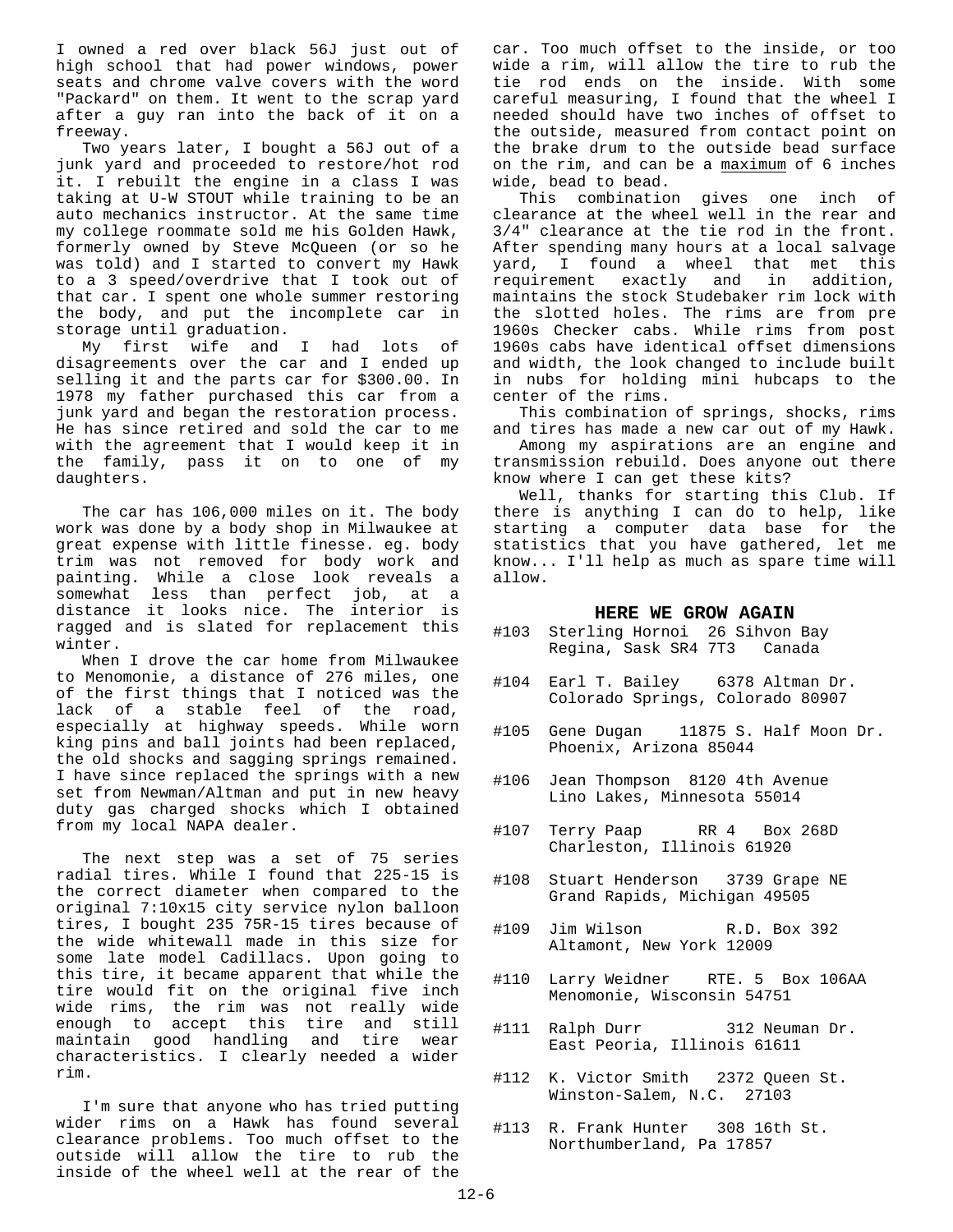### **WANT ADS**

Ads will run for one issue and should be subject related.

#### **FOR SALE**

1956 Golden Hawk in about # 3 condition, runs well. Bob Lehr 5 Hayward Street Bound Brook, N.J. 201-469-1077

Brake & fuel lines in stainless steel, prebent on our CNC tube bender, we duplicate to OE specifications for all makes & models. Classic & Performance Specialties, Inc. 6509 Transit, Unit B1 Bowmansville, N.Y. 14026 716-681-2553

Need the right color paint for your classic? Rare, many discontinued, original colors and refinishing supplies available for your model and year. Every color offered, 1950s to 1980s. Orders shipped within 3 hours! Request free brochure. The Classic Colorist Box 805 Great River, N.Y. 11739

Studebaker paints, 1929-64, acrylic, enamel and lacquer. Automotive Paints Ultd, 919-599-5155 (NC)

Reproduction oil filter decals, red with black lettering. I purchased a large quantity from Autosport Specialties. \$3.00 + SASE. Frank Ambrogio 1025 Nodding Pines Way

Casselberry, Florida 32707

#### **WANTED**

3 spd/OD transmission and all the parts to convert my car. Terry Paap RR4 Box 268D Charleston, Il 61920 217-345-6878

Motor mounts for a 1956 Golden Hawk. No matter what condition they are in, I'd like to have one set repaired by Steele Rubber company as described in issue 009 and compare it to a pair member Luther Jackson had repaired here in Florida. We may be able to offer this service through the Club at about 1/3 off. Help us help each other. Frank Ambrogio 1025 Nodding Pines Way Casselberry, Florida 32707



#### **MINT MARQUES**

Newly elected **Studebaker Drivers Club** President, Terry Judd, announced that the SDC Board of Directors has approved the minting of

another Studebaker coin. They tentatively okayed the minting of a silver coin commemorating the 1956 Golden Hawk.

#### **THE WILLIAMSON'S**

#### **56J BONNEVILLE UPDATE**

(NOTE: Issues 004 and 005 each contained a story about Greg, David, and John Williamson and their effort to run a 1956 Golden Hawk at Bonneville. Here is more on that effort.)

In May, Greg, David, and John made a trip out to Santa Maria, California to pick up the remains of Ben Slater's 56J parts car which he has donated to the Bonneville effort.

The car is serial # 6030904, body # 1200. The main body shell is sound and the frame looks good, so #6030904 will live on as a race car, instead of heading for the scrap heap.

Ben also donated an engine, # 5587 7280 to the effort. It has a 3.5" stroke and 4" bore, so it is a 1955 352 out of a Packard car.

Our main engine is a 3.5 stroke x 4" bore 352 with NO numbers. It has solid lifters, adjustable push rods, a ground cam and severely milled heads. It came out of a hot rod International pick up.

The effort has been slow going and we still have a lot of parts to gather, a roll cage to build, a scattershield to fabricate and a parachute to locate.

The needed halon fire extinguisher system has been offered and should be here soon. We still have the goal in sight and even though it is slow going, we hope to be at Bonneville in 1992.

#### **JOHN WILLIAMSON - TIJARAS, NEW MEXICO**

(NOTE: John sent the following letter along with the Bonneville update.)

I am writing for Greg Williamson (member #41), who is at scout camp on staff this week. Please change Greg's address to

1277 Old Hiway 66E Tijeras, N.M. 87059 Here is a little history about Greg's car.

After active duty, I stayed in the Coast Guard reserve and obtained 56J #6030306 from an officer in my unit. I understand that he bought it from a used car lot so history earlier than about 1965 is lost. The car was mocha/doeskin in the early paint scheme.

In 1968 I stripped the car completely and had it painted Ceramic Green all over - a complete color change. At the same time I rebuilt the front suspension and added all the "export" coil and leaf springs.

# 6030306 was originally an automatic with power steering. I swapped all the automatic and power steering with a dentist whose car was originally an automatic but had been converted. He wanted the automatic back in, so his wife could drive the car (more about automatics later).

About that same time I obtained a Packard engine, rebuilt it, and did an engine swap. I saved the original engine intending to rebuild it someday.

The car was my family car for many years and has made many cross country trips to the east coast and gulf coast. I could never get the fuel mileage above 16 MPG. Before one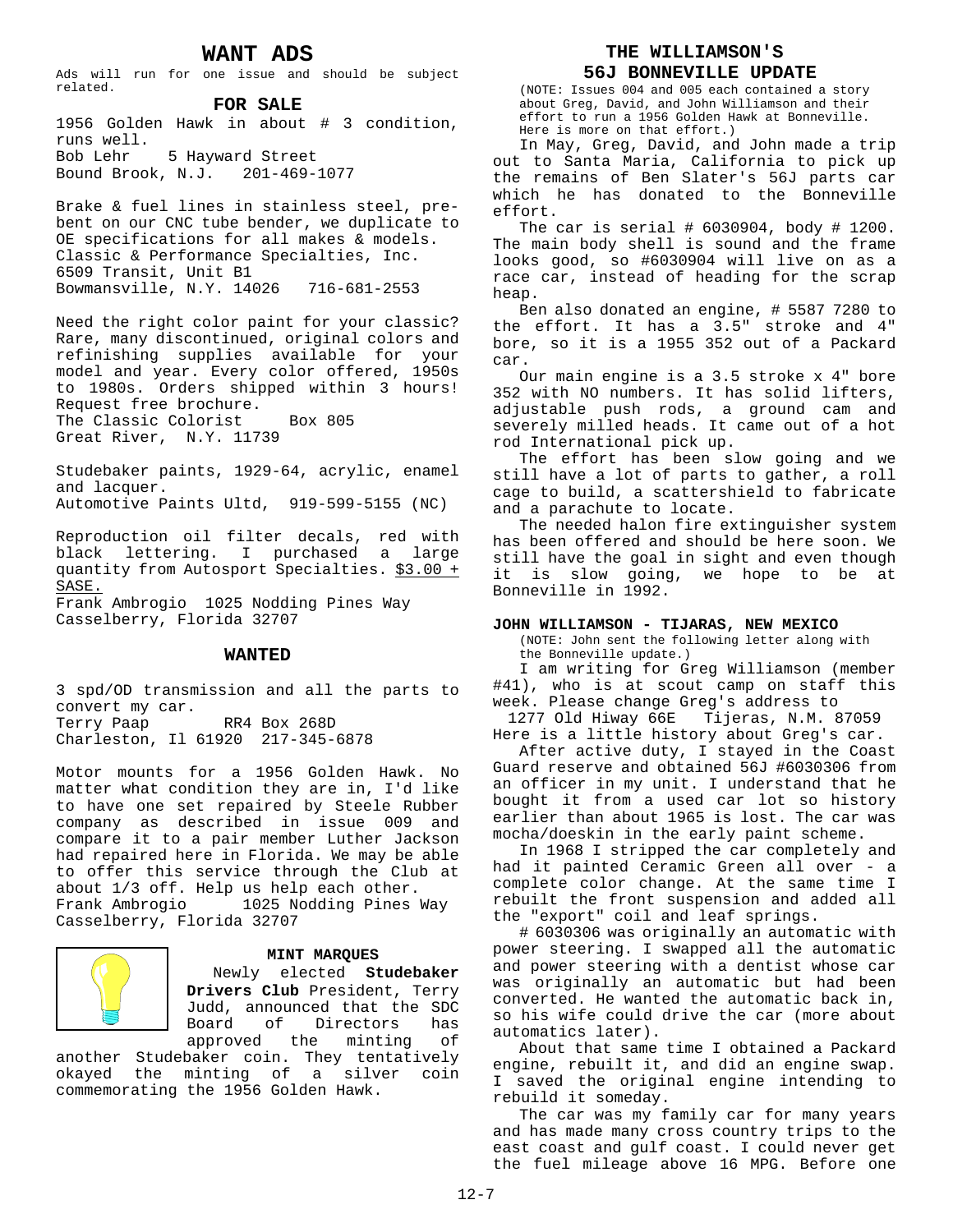trip, we even tuned it on a chassis dyno and had everything "perfect", still 16 MPG.

I left the 3:07 automatic rear end in the car, so with the 3 speed/OD, it likes to cruise at 3000 RPM (torque peak) which is about 110 MPH. That is how it went cross country on most trips (pre 55 MPH limit). It never got a speeding ticket - ever - on the highway or in town.

With the export suspension, it was and still is a pleasure to drive at high speeds and on curvy mountain roads. Many sports cars have tried to out run it in the mountains, but none could.

Before "falling into the deal" to swap transmissions, I rebuilt the ultramatic twice. I was introduced to a Mr. Drumm who had a garage in Albuquerque who gave me a lot of advice. He knew the man who had designed the ultramatic and that man had also designed the Buick dynaflow transmission.

Important note: The Buick dynaflow and Packard ultramatic share many parts. You can put Buick dynaflow bronze race clutches and bands in the ultramatic in place of the cork faced ones and the ultramatic will be a snappy performer. I know, I did it. When rebuilding the ultramatic, pay exact attention to the torque specs on every nut and bolt. Torque everything to exactly what is called for. It is very sensitive to this, especially the valve body.

In the middle 1960s, I was selling car parts for NAPA and when I quit, I kept all my catalogs. I have enclosed copies of many pages for club use. If you or any members have questions about parts, I'll be glad to help.

A lot of people decry the heavy front end of the Golden Hawk, but remember it is a touring type car. Look where the mass of the engine is sitting in relation to the front wheel spindles. Now put 2 people in the front seat and note where the driver sits in relation to the front and rear wheels about centered. Now put 7 pieces of Samsonite luggage in the trunk - yes, I said 7 pieces of Samsonite! Now you have a nicely balanced high speed touring machine.

You don't think seven pieces of Samsonite will fit in a Hawk trunk, and still be able to close the lid?

- 1 Large mans 3 suit on bottom beside the spare.
- 1 Medium 2 suit on top of spare
- 1 Medium 2 suit on top of 3 suit
- 1 Ladies round hat box on hump over rear axle
- 1 square ladies make up on hump
- 
- 1 small overnight suit case on hump<br>1 brief case and lots of room le and lots of room left over to tuck things in and around. That is the way my Hawks have been packed for many cross country trips.

It takes a little practice to learn how to drive any Hawk. It DOES NOT drive like a Chevy-Ford-Mercury or Buick so you have to learn how to handle it. It can corner as

fast as you have the backbone for, and safely.

First you have to learn to drive as far ahead as you can see. Size up every curve and decide how to handle the curve. Approach the curve at the outside of the curve, decelerate, brake lightly or down shift to effect your weight transfer and get the nose down as you enter the curve. Then get on the gas and regulate your speed and rate of turn through the curve with the engine power.

You can break the rear end loose and drift the rear in tight corners but I have never been able to get the 56J in a full 4 wheel drift. I used to always run Dunlop Road Speed tires which behaved very well. Some tires are just plain "squirrely", so don't try any high speed mountain road racing unless you have tires that handle well and are predictable, and you have spent many hours practicing to get the feel of the weight transfer shift and work up gradually through the speeds.

We have some 25 MPH "S" curves near our home which are a real blast at 80 MPH. So sports fans - the Golden Hawk 56J is a decent performing Grand touring category machine. I much prefer the 56J to the Jaguar XK120 or the E-type. My 56J routinely out ran a friend's Austin Healy 3000 on our mountain roads and he had a "sports car"!

When Greg turned 16, I gave him the keys and title to #6030306. He has done a good job of keeping up the car and doing some things to help restore the car.

I put the Speedster type wire hub caps on from a previous car and the fog light bumperettes with aircraft landing lights and relay for driving lights. I put a later style dome light under the "eyebrow" of the dash in the center for a map light.

I added the 58 Golden Hawk grille emblem because I liked the appearance. I also added a second hood safety catch to avoid any possibility of the hood going over the roof at high speeds.

I think I added the rear seat speaker but it might have been original, I don't remember - it is all stock type 56 speaker grille etc.

Greg added a vintage Johnson Messenger CB radio. I put a later model Carter AFB on in place of the WCFB to get away from the stalling problem on hard left corners.

NOTE: Studebaker addressed this problem also, see Studebaker Service Bulletin No. 317, dated October 1956 (re printed on next page).

The car has been very dependable and has never ever broken down out on the highway. It has over 110,000 miles on it now and I think it would be able to take a cross country trip without much preparation.

Greg is going to add the optional heater under the drivers seat which keeps the drivers feet nice and warm. We found one in a junk yard and rescued it. My 1962 GT Hawk has one and it is a very nice item.

I am enclosing a lot of copies of parts manuals. I know you can't print all of it in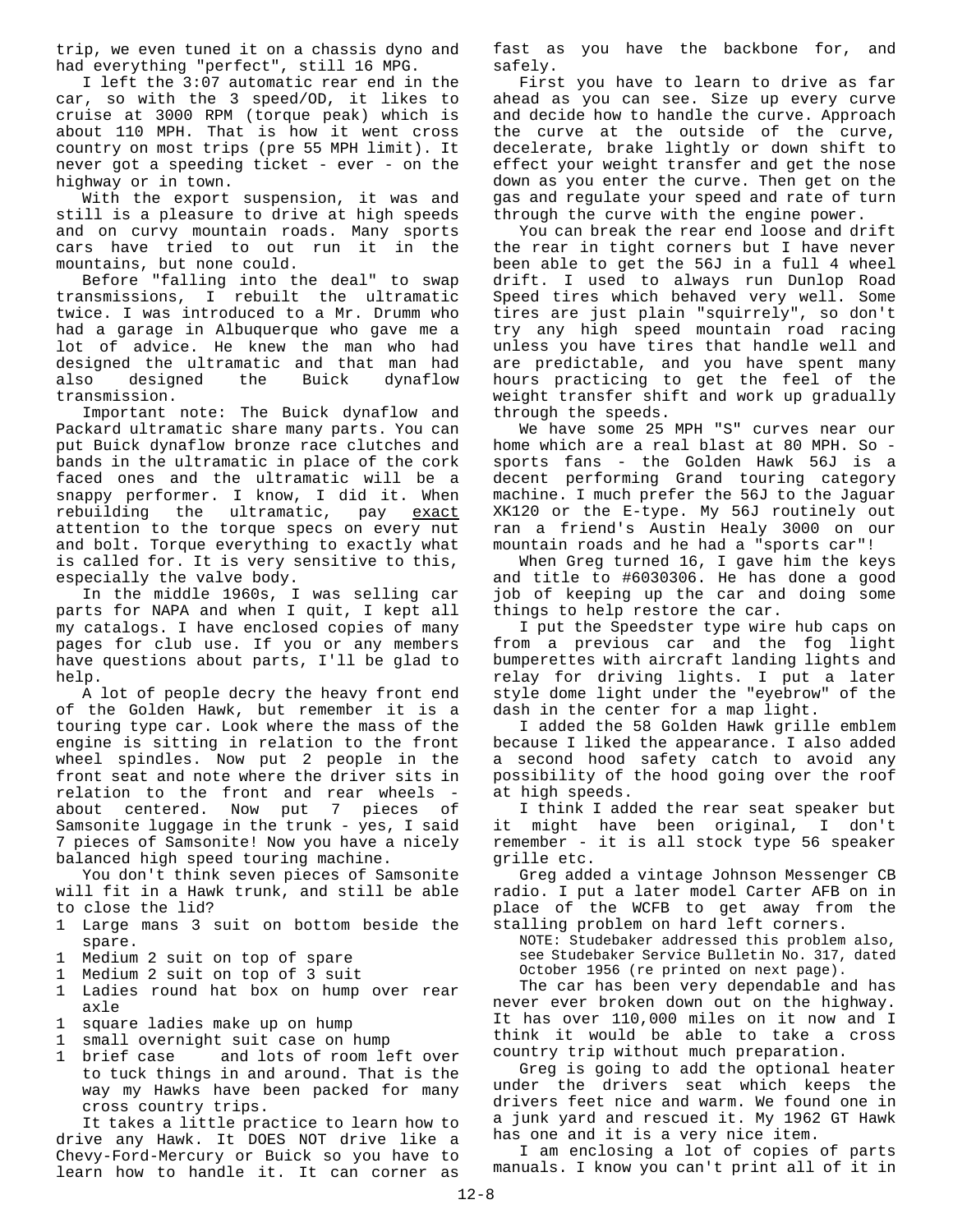your newsletter, but use it as you see fit and again, I'll be happy to assist any of your club members with parts numbers/interchanges from my old NAPA catalogs. A SASE with requests for part #s would be appreciated.

# ENGINE STALLING ON LEFT TURNS - 4 - BARREL CARBURETOR 1955 - 1956 MODELS WITH 259, 289, 352 CU. IN. ENGINES NO. 317 Oct 1956

*Please record this article on the Service Bulletin Reference page at the end of the Gasoline section of your 1956 Passenger Car Shot Manual.*

A condition of engine stalling when making a sudden stop or a sharp left turn with 1955 or 1958 models, equipped with a Carter 4-barrel carburetor, can generally be corrected by the following procedure:

- 1. Make sure that the fuel level in the carburetor is in accordance with factory recommendations.
- 2. The float valve should be seating properly.
- 3. The air horn may not be sealing properly against the carburetor body. Disassemble the air horn from the carburetor body. The lower side of the air horn has a sealing rib or raised section running around the entire cover. Inspect the gasket and see If the rib or raised section has marked the gasket; there should be a noticeable Imprint of the air horn In the gasket to give the proper seal. It the gasket 13 not compressed around the choke Passage hole and Idle tube cross-over passages, gasoline will splash into these passages on a sharp turn and richen the mixture to a point where the engine will stall. Use a new gasket Part No. 537189 and cut out the center web if it Is present. If it Is impossible to obtain the desired Imprint, With one gasket. It may be advisable to use two gaskets (Flart No. 537189).
- 4. Reassemble the air born to the carburetor body. It Is Important that the center fastening screws are tightened first. Be sure all screws are tight.

# HIGH ALTITUDE METERING RODS FOR 56J (CARTER WCFB-2394S CARBURETOR)

*Please record this article on the Service Bulletin reference page at the end of the Gasoline section of your 1956 Passenger Car Shop Manual.*

No - 313 April 1956

Metering rods for high altitude use on 56J Goldenhawk models have been released under the following part numbers:

Part No. 6484567 - Metering Rod. 1 size lean. Carter 975-1296 - for 4000 to 8000 ft. altitude.

Part No. 6484568 -Metering Rod, 2 sizes lean. Carter 975-1297 - for 8000 ft. and up.

To complete this issue, I have included three more Service Bulletins. Number 340, below deals with noisy water pumps. On page 11 you will find Number 310 which explains how to remove the dome light.

Also on page 11, is Number 312, which discusses instrument grounding, which Bill Glass explained earlier in this issue.

## NOISY WATER PUMPS - 1955-56 PACKARD AND 56J STUDEBAKER GOLDEN HAWK

No. 340 Aug 1958

New service water pumps are-being replaced because of a very noticeable growl that sounds similar to a rough bearing but In most cases. the noise Is In the seal. In soae Instances several replacements have been made In the same car In an effort to obtain a quiet pump.

Before installing a new service pump, check the action of the seal by easily turning the Impeller for just a short rotation back and forth. If It has a tacky or sticky action, submerge the impeller end of the pump in S-P Cooling System Rust Resistor or a soluble oil deep enough to get to the seal. Then lift the pump up and rotate the Impeller to work the fluid Into the seal. Repeat the operation. It necessary, until a smooth action or rotation on the seal Is obtained. Any method that will work the fluid into the seal is satisfactory.

Following the Installation of the new pump, add S-P Cooling System Rust Resistor to the cooling system when filling the system with coolant. The Rust Resistor will work satisfactorily with either water or permanent type anti-freeze.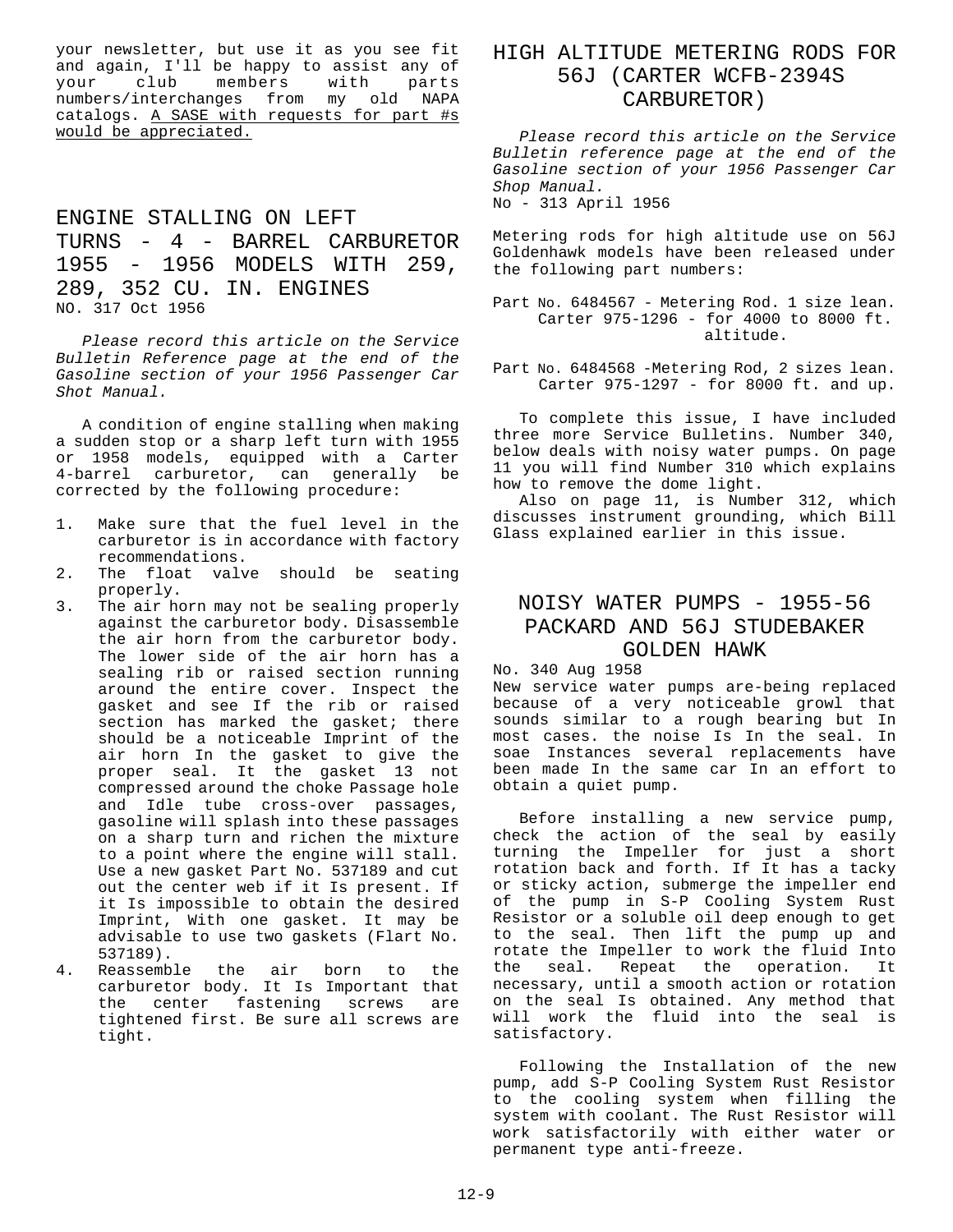| 1956 STUDEBAKER GOLDEN HAWK INTERCHANGE LIST                                                                                                                                                                                                                                                                                                                                                                                                                                                                                                                                                                                                                                              |                                                                                                                                                                                                                                                                                                                                                                                                                                                                                                                                                                                                                                                                                                                                                                                                                                                                                                                                                      |
|-------------------------------------------------------------------------------------------------------------------------------------------------------------------------------------------------------------------------------------------------------------------------------------------------------------------------------------------------------------------------------------------------------------------------------------------------------------------------------------------------------------------------------------------------------------------------------------------------------------------------------------------------------------------------------------------|------------------------------------------------------------------------------------------------------------------------------------------------------------------------------------------------------------------------------------------------------------------------------------------------------------------------------------------------------------------------------------------------------------------------------------------------------------------------------------------------------------------------------------------------------------------------------------------------------------------------------------------------------------------------------------------------------------------------------------------------------------------------------------------------------------------------------------------------------------------------------------------------------------------------------------------------------|
| SPECIFICATIONS<br>WEIGHT = 3360 LBS, HEIGHT = 56-15/16", LENGTH = 203-16/15", WIDTH=70-7/16", WHEELBASE=120-1/2"<br>ENGINE = 352 CID PACKARD 275 HP SKY POWER V-8, COMPRESSION RATIO = 9.5:1<br>TRANSMISSION = PACKARD TWIN ULTRAMATIC OR BORG-WARNER T-85 W/OVERDRIVE<br><b>CAPACITIES</b><br>CRANKCASE = 5 QUARTS OIL BATH = 1 PINT (USE SAE 40W OR 50W OIL) GAS TANK = 18 GALLONS                                                                                                                                                                                                                                                                                                      |                                                                                                                                                                                                                                                                                                                                                                                                                                                                                                                                                                                                                                                                                                                                                                                                                                                                                                                                                      |
| TRANSMISSION, AUTO - 11.5 QUARTS (DEXON-II) 3 SPEED/OVERDRIVE - 3-3/4 PINTS (GL-4)<br>RADIATOR = 25 QUARTS, 26 QUARTS WITH HEATER REAR AXLE = 3 QUARTS (USE SAE 90 HYPOID GEAR LUBE)                                                                                                                                                                                                                                                                                                                                                                                                                                                                                                      |                                                                                                                                                                                                                                                                                                                                                                                                                                                                                                                                                                                                                                                                                                                                                                                                                                                                                                                                                      |
| PART #                                                                                                                                                                                                                                                                                                                                                                                                                                                                                                                                                                                                                                                                                    | INTERCHANGE INFORMATION                                                                                                                                                                                                                                                                                                                                                                                                                                                                                                                                                                                                                                                                                                                                                                                                                                                                                                                              |
| <b>BRAKES</b>                                                                                                                                                                                                                                                                                                                                                                                                                                                                                                                                                                                                                                                                             |                                                                                                                                                                                                                                                                                                                                                                                                                                                                                                                                                                                                                                                                                                                                                                                                                                                                                                                                                      |
| 523614 BRAKE HOSE, FRONT: 14-9/16" LONG<br>519637 BRAKE HOSE, FRONT: 13-9/16" LONG<br>526184 BRAKE HOSE, REAR: 16-13/16" LONG<br>531510 MASTER CYLINDER (1" BORE) 523918<br>MASTER CYLINDER KIT<br>666858 STOP LIGHT SWITCH<br>535585 WHEEL CYLINDER - FRONT: 1-1/16"<br>535586 WHEEL CYLINDER - REAR: 7/8"<br>535558 WHEEL CYLINDER REPAIR KIT, FRONT<br>535559 WHEEL CYLINDER REPAIR KIT, REAR                                                                                                                                                                                                                                                                                          | EIS SP1141 (NAPA 11149 LENGTH UNKNOWN)<br>EIS SP894<br>CAN SUBSTITUTE 1543003 (17-5/16" LONG)<br>NAPA 2796, WAGNER F2796, EIS E2796, RAYBESTOS MC2796<br>WAGNER F106471, EIS M13, RAYBESTOS MK137, UNITED 137<br>ECHLIN SL134, STANDARD SLS27, FILKO SLS-24<br>FRONT: NAPA 19236, WAGNER F19236, EIS EW19236, RAYBESTOS<br>WC19236<br>REAR: NAPA 19238, WAGNER F40963, EIS EW19238, RAYBESTOS<br>WC19238<br>FRONT: BENDIX 66821, EIS C618<br>REAR: BENDIX 66828, EIS C619, WAGNER F13706                                                                                                                                                                                                                                                                                                                                                                                                                                                             |
| COOLING SYSTEM                                                                                                                                                                                                                                                                                                                                                                                                                                                                                                                                                                                                                                                                            |                                                                                                                                                                                                                                                                                                                                                                                                                                                                                                                                                                                                                                                                                                                                                                                                                                                                                                                                                      |
| 440448 FAN BELTS<br>1539084 RADIATOR HOSE (LOWER)<br>1539087 RADIATOR HOSE (UPPER)<br>440066 THERMOSTAT<br>458410 WATER PUMP                                                                                                                                                                                                                                                                                                                                                                                                                                                                                                                                                              | GENERATOR = DAYCO 155701, POWER STEERING = DAYCO 155501<br>GATES 20637 (CUT TO LENGTH), DAYCO 81331/M13 (FLEX 1-3/4" I.D.<br>$16 - 1/2")$<br>GATES 21631 (USE CENTER AREA)<br>SEARS 78539 OR 78541<br>SEALED POWER PC-152, THOMPSON FP-1175                                                                                                                                                                                                                                                                                                                                                                                                                                                                                                                                                                                                                                                                                                          |
| ELECTRICAL SYSTEM                                                                                                                                                                                                                                                                                                                                                                                                                                                                                                                                                                                                                                                                         |                                                                                                                                                                                                                                                                                                                                                                                                                                                                                                                                                                                                                                                                                                                                                                                                                                                                                                                                                      |
| 1540065 BATTERY CABLE, POSITIVE = 48"<br>1540067 BATTERY CABLE, NEGATIVE = 22"<br>6480147 COIL: AUTO-LITE CAD-4001<br>439961 RESISTOR: AUTO-LITE PU-4001<br>458578 CONDENSER<br>519246 DIMMER SWITCH<br>6489834 DISTRIBUTOR: AUTO-LITE IBJ-4001-C<br>458563 DISTRIBUTOR CAP<br>LEAD WIRE<br>371245 ROTOR<br>FLASHER<br>1540825 GENERATOR: AUTO-LITE GJC-7002-F<br>1540756 BRUSH SET<br>1540755 SPRING(2)<br>188476 BUSHING<br>1539596 HORN RELAY<br>458361 POINTS<br>SPARK PLUGS<br>472231 STARTER: AUTO-LITE MDF-6008<br>6484212 STARTER SOLENOID: AUTO-LITE SAD4501<br>480082 STARTER DRIVE BENDIX<br>666858 STOP LIGHT SWITCH<br>1539451 VOLTAGE REGULATOR AUTO-LITE VRX-6008A<br>FUSE | TRW 1-48<br>NEIHOFF 1-20<br>(SUBSTITUTE 5-60 W/32-1 BRACKET), NEIHOFF AL179, ECHLIN IC-12<br>ECHLIN ICR-13<br>NEIHOFF AL31, ECHLIN AL-125, NAPA AL-868<br>ECHLIN DS102<br>(IBJ-4001-E UPGRADE) USE SAE 20W OIL, 3-5 DROPS<br>STANDARD AL-131, ECHLIN AL99 (55-56 PACKARD, 56 HUDSON/NASH)<br>PRIMARY = ECHLIN LW60, GROUND = ECHLIN LW62<br>BORG-WARNER D-104, ECHLIN AL65, NEIHOFF AL86<br>ECHLIN 536<br>(SUBSTITUTE 45-721) (USE SAE 20 OIL - 2 OILERS)<br>ECHLIN A-434<br>SPRING(2) ECHLIN SP-1<br>BUSHING ECHLIN 5253<br>ECHLIN HR101<br>NEIHOFF AL11HV, ECHLIN CS720A (HD NAPA CS720P) GAP .016"<br>CHAMPION N12YC, XN12YC, N8-67B, AC R44LS GAP = . 033"-. 035"<br>NEIHOFF AL-200 (60-73 DODGE)<br>STANDARD SS202, CHRYSLER 1889799 (1956-59) ECHLIN ST-103<br>(MISSING 12 VOLT WIRE TERM)<br>ACCURATE 3-205 (MCL 2123), AUTO-LITE 6018<br>ECHLIN SL134, STANDARD SLS-27, FILKO SLS-24<br>SUBSTITUTE 8-114), ECHLIN VR206<br>FUSE ECHLIN VRF35 |
| <b>ENGINE</b>                                                                                                                                                                                                                                                                                                                                                                                                                                                                                                                                                                                                                                                                             |                                                                                                                                                                                                                                                                                                                                                                                                                                                                                                                                                                                                                                                                                                                                                                                                                                                                                                                                                      |
| 476060 HYDRAULIC LIFTERS                                                                                                                                                                                                                                                                                                                                                                                                                                                                                                                                                                                                                                                                  | NAPA 213662, JC WHITNEY 37-731 (DODGE TRUCK 318", 1959-68 AND<br>AMC 327" 1957-60)                                                                                                                                                                                                                                                                                                                                                                                                                                                                                                                                                                                                                                                                                                                                                                                                                                                                   |
| CHEVROLET 350 CID PISTON RINGS WILL FIT<br>474170 PISTON RINGS<br>FRONT SUSPENSION AND STEERING                                                                                                                                                                                                                                                                                                                                                                                                                                                                                                                                                                                           |                                                                                                                                                                                                                                                                                                                                                                                                                                                                                                                                                                                                                                                                                                                                                                                                                                                                                                                                                      |
| 1540139 BELT, POWER STEERING PUMP<br>679257 OIL SEAL, ROSS STEERING                                                                                                                                                                                                                                                                                                                                                                                                                                                                                                                                                                                                                       | DAYCO 155501<br>VICTOR 49368 NATIONAL (340787) 240414                                                                                                                                                                                                                                                                                                                                                                                                                                                                                                                                                                                                                                                                                                                                                                                                                                                                                                |
| FUEL SYSTEM                                                                                                                                                                                                                                                                                                                                                                                                                                                                                                                                                                                                                                                                               |                                                                                                                                                                                                                                                                                                                                                                                                                                                                                                                                                                                                                                                                                                                                                                                                                                                                                                                                                      |
| 6480506 CARBURETOR: CARTER WCBF-2394-S<br>6484549 CARBURETOR REPAIR KIT<br>440629 FUEL PUMP: CARTER M-2198-S<br>6484039 FUEL PUMP REPAIR KIT                                                                                                                                                                                                                                                                                                                                                                                                                                                                                                                                              | $(OUAD 1-1/4")$<br>FILKO 24-2224A, BAILY 614219, BORG WARNER 100398, NAPA Z-5039A<br>3-1/2 - 5PSI: AC 5594299, (HUDSON/NASH USED AC 5594293)                                                                                                                                                                                                                                                                                                                                                                                                                                                                                                                                                                                                                                                                                                                                                                                                         |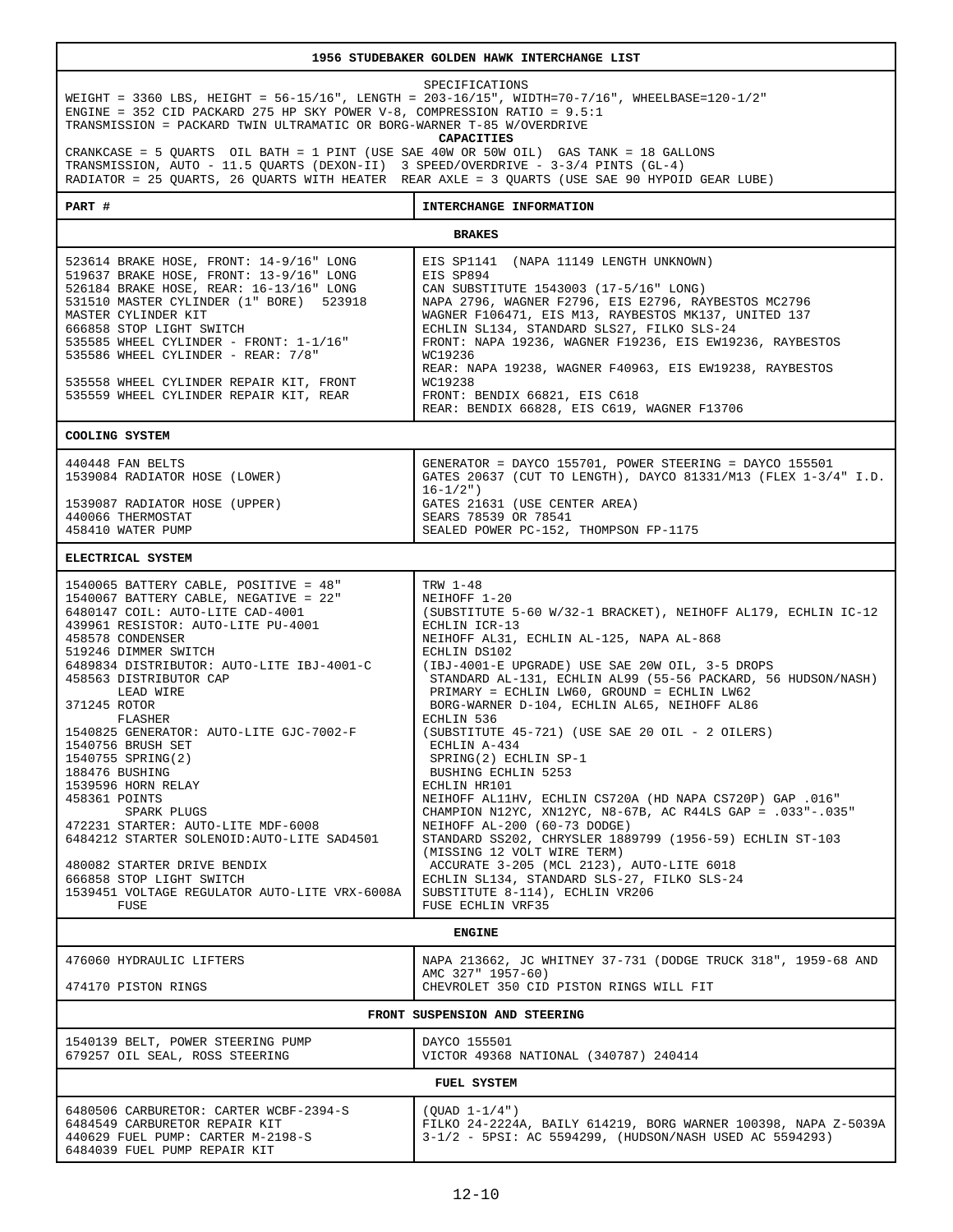| LUBRICATION                                                                                                                                                                                       |                                                                                            |
|---------------------------------------------------------------------------------------------------------------------------------------------------------------------------------------------------|--------------------------------------------------------------------------------------------|
| OIL FILTER                                                                                                                                                                                        | WIX 51006, NAPA 1006, FRAM C4/C4P, WALKER DELUXE WD-36,<br>PUROLATOR P-34, AC P 209        |
| PROPELLER SHAFT AND UNIVERSAL JOINTS                                                                                                                                                              |                                                                                            |
| 1541448 UNIVERSAL JOINT<br>664443 BEARING, PROPELLER SHAFT SUPPORT                                                                                                                                | NEAPCO 1-0153, AEC 521HD(153), PIT STOP 1004P<br>NAPA 88107                                |
| REAR AXLE                                                                                                                                                                                         |                                                                                            |
| 530573 OIL SEAL, INNER, R/A SHAFT - LEATHER<br>165167 CUP, R/A SHAFT BEARING (RACE)<br>530451 CONE & ROLLERS, R/A SHAFT BEARING                                                                   | NATIONAL 40769S<br>TIMKEN 14276<br>TIMKEN 14132T                                           |
|                                                                                                                                                                                                   |                                                                                            |
| SPRINGS AND SHOCK ABSORBERS                                                                                                                                                                       |                                                                                            |
| SHOCK ABSORBERS                                                                                                                                                                                   | FRONT: MONROE MATIC 1007                                                                   |
| TRANSMISSION, OVERDRIVE (BORG WARNER T-85)                                                                                                                                                        |                                                                                            |
| 154818 OIL SEAL, OVERDRIVE HOUSING<br>134030 TRANS, OD BEARING<br>674869 OIL SEAL, SHIFT SHAFT                                                                                                    | VICTOR 47441, NATIONAL 417538<br>FEDERAL MOGUL (BCA) 1207<br>VICTOR 49701, NATIONAL 340797 |
| TRANSMISSION, ULTRAMATIC                                                                                                                                                                          |                                                                                            |
| PACKARD TWIN ULTRAMATIC                                                                                                                                                                           | ALUMINUM POWER GLIDE RINGS WILL FIT                                                        |
| WHEELS AND TIRES (7 : 10 X 15)                                                                                                                                                                    |                                                                                            |
| 473258 WHEEL BEARING, FRONT, INNER<br>473256 WHEEL BEARING, FRONT, OUTER<br>1539027 WASHER/RETAINER, FRONT GREASE, INNER<br>473259 CUP, INNER BEARING (RACE)Y<br>473257 CUP, OUTER BEARING (RACE) | AMERICAN BEARING A6<br>AMERICAN BEARING A2<br>NATIONAL 205017                              |
| <b>MISCELLANEOUS</b>                                                                                                                                                                              |                                                                                            |
| WIPER BLADES 12"                                                                                                                                                                                  |                                                                                            |

# **DOME LIGHT DOOR AND LENS'-- REMOVAL - 1958 HAWK SERIES MODELS**

No. 310 Feb 1956

*Please record this article on the service Bulletin reference Page at the end of the Body Body Section of your 1956 Passenger Car Shop Manual.*

 Removal of the dome light door and lens assembly must be carefully performed to avoid damage to the hard board headlining panel. The door and lens assembly must be Rated rather than pried off.

#### **Removal Procedure**

Grasp the dome light door and lens near the switch end and gently pull outward. Insert a long, thin screw driver blade or sharp awl about 1/2" to the rear of the switch from the lower edge. between the door and lens and light body assemblies. Twist or pry to part the door and lens from the body. Be careful not to damage the headliner. When separation his taken place. use a larger screw driver In the same manner to complete the removal. Reinstall the door and lens assembly carefully In the usual manner.

## **INSTRUMENT BOARD AND INSTRUMENT GROUNDING - 1956 HAWK SERIES CARS** No. 312 April 1956

 *Please record this article on the Service Bulletin Reference pages at the end of both the Body and electrical sections of your 1956 Passenger Car Shop manual.*

 The Instrument board of the 1955 Hawk series cars is a fibre material. Therefore it cannot provide an electrical ground for the Instruments or instrument lights.

 Electrical ground connections for the Instruments and instrument lights are obtained on the Hawk series cars tnrouga the connection of the speedometer cable housing between the speedometer head and the transmission. If the speedometer cable is not properly connected, the lights or instruments may not operate properly.

 If additional grounding is required. It Is suggested that a braided ground strap. stellar to that need for radio suppression, be wrapped tigatly around the oil gauge tube where It goes through the fire will and the ends of the strap fastened to the fire wall with a sheet metal acres.